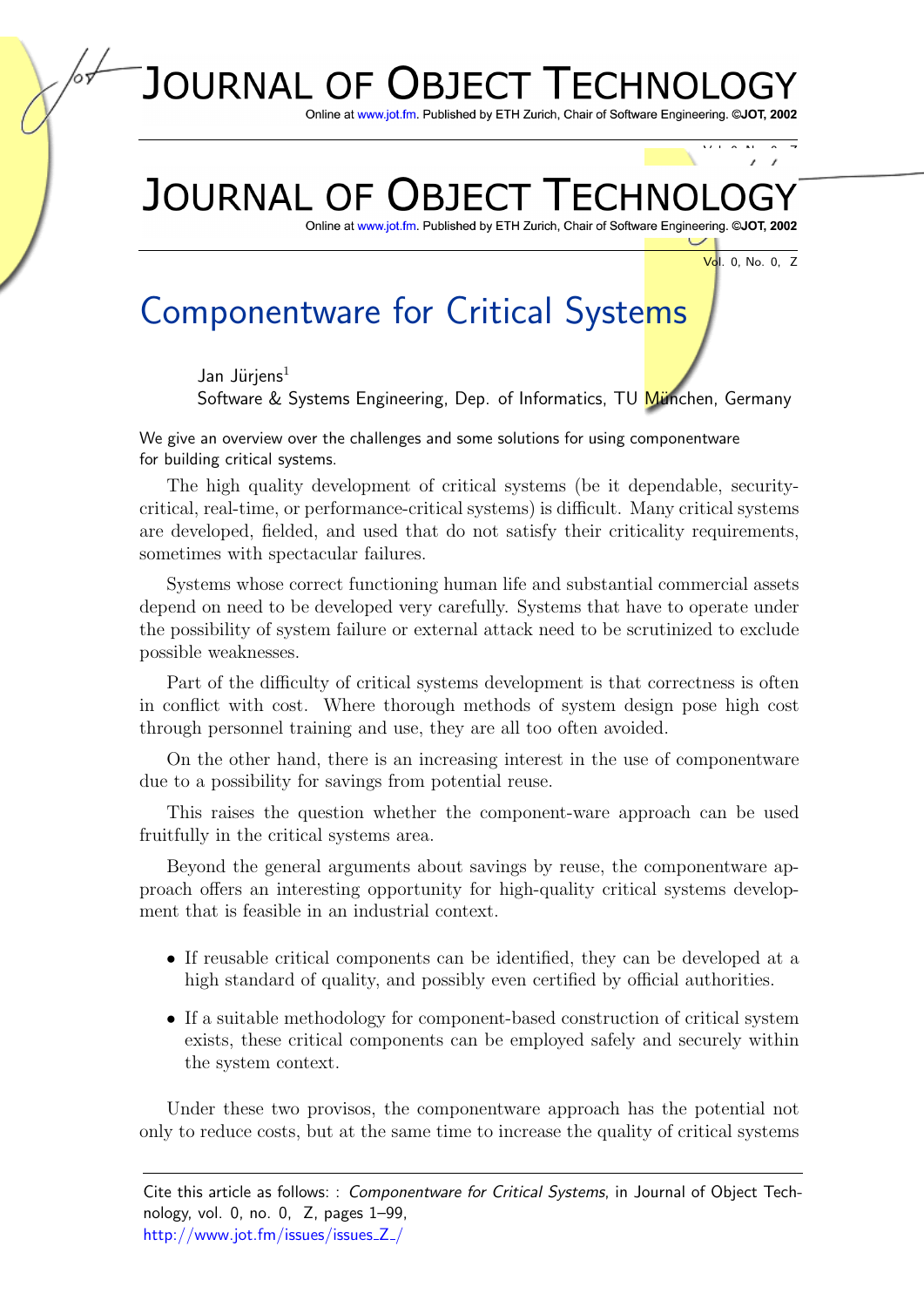software. This observation prompts some challenges one has to overcome to exploit this opportunity, which include the following:

- Adaptation of an appropriate notion of component to critical system application domains.
- Correct use of critical components in the system context and the application domain.
- Conflict between flexibility and level of criticality guarantees when defining components.
- Improving tool-support for component-based development of critical systems.

Surprisingly few attempts have thus far been started to address these challenges, explicitly dealing with component-based development of critical systems: [\[MV99\]](#page-2-0) points out some problems with using components-off-the-shelf (COTS) software for security-critical systems. On the tool-side, the CASE tool AutoFocus [\[SH99\]](#page-2-1) based on the component-based design methodology in [\[Bro99\]](#page-1-0) has been used for critical systems development for example in [\[GHJW03\]](#page-2-2). Component-based approaches to developing critical systems with the Unified Modeling Language can be found for example in  $[\text{Jür02}, \text{Jür04}, \text{Jür03}]$ .  $[\text{GHD00}]$  considers components in the context of specifying safety-critical embedded systems with Statecharts and Z. The integration of mixed-criticality software components is treated in [\[DS99\]](#page-1-2). [\[May02\]](#page-2-6) considers testing component-based safety critical software. [\[JH03\]](#page-2-7) treats the verification of requirements specifications using composition and invariants. Several of the contributions in  $[JCF^+02]$  $[JCF^+02]$  also consider components. To be able to use an component-based approach to developing critical systems, one needs knowledge on to what extent criticality requirements are preserved by composing system parts. For example, [\[McL96,](#page-2-9) Jür00] examine composability of security requirements.

## **REFERENCES**

- <span id="page-1-0"></span>[Bro99] M. Broy. A logical basis for component-based systems engineering. In M. Broy and R. Steinbrüggen, editors, *Calculational System Design*. IOS Press, 1999.
- <span id="page-1-2"></span>[DS99] B. Dutertre and V. Stavridou. A model of noninterference for integrating mixed-criticality software components. In International Working Conference on Dependable Computing for Critical Applications (DCCA), San Jose, CA, January 1999.
- <span id="page-1-1"></span>[GHD00] W. Grieskamp, M. Heisel, and H. Dörr. Specifying Safety-Critical Embedded Systems with Statecharts and Z: An Agenda for Cyclic Software Components. Science of Computer Programming, 2000.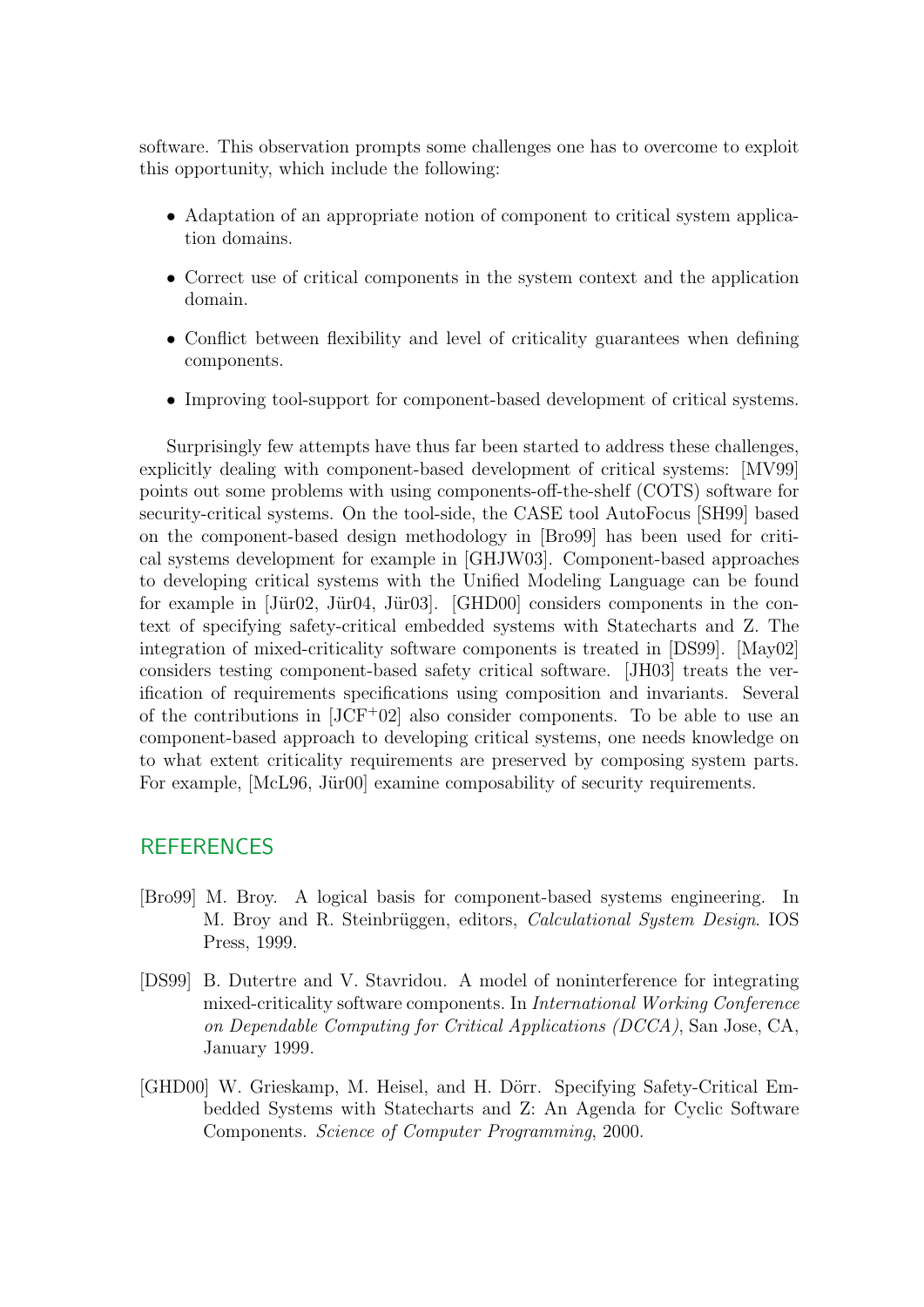- <span id="page-2-2"></span>[GHJW03] J. Grünbauer, H. Hollmann, J. Jürjens, and G. Wimmel. Modelling and verification of layered security protocols: A bank application. In Computer Safety, Reliability, and Security (SAFECOMP 2003), volume 2788 of Lecture Notes in Computer Science, pages  $116 - 129$ , Edinburgh, GB, 23-26 September 2003. Springer-Verlag.
- <span id="page-2-8"></span>[JCF<sup>+</sup>02] J. Jürjens, V. Cengarle, E. Fernandez, B. Rumpe, and R. Sandner, editors. Critical Systems Development with UML, number TUM-I0208 in TUM technical report, 2002. UML'02 satellite workshop proceedings.
- <span id="page-2-7"></span>[JH03] R. Jeffords and C. Heitmeyer. A strategy for efficiently verifying requirements specifications using composition and invariants. In *European Software* Engineering Conference/ACM SIGSOFT Symposium on the Foundations of Software Engineering (ESEC/FSE 2003), Helsinki, Finland, September 1-5 2003.
- <span id="page-2-10"></span>[Jür00] J. Jürjens. Secure information flow for concurrent processes. In C. Palamidessi, editor, CONCUR 2000 (11th International Conference on Concurrency Theory), volume 1877 of Lecture Notes in Computer Science, pages 395–409. Springer-Verlag, 2000.
- <span id="page-2-3"></span>[Jür02] J. Jürjens. UMLsec – Presenting the Profile. In Sixth Annual Workshop On Distributed Objects and Components Security (DOCsec2002), Baltimore, MD, March 18-21 2002. OMG. Half-day tutorial.
- <span id="page-2-5"></span>[Jür03] J. Jürjens. Developing safety-critical systems with UML. In P. Stevens, editor, UML 2003 – The Unified Modeling Language, volume 2863 of Lecture Notes in Computer Science, pages 360 – 372, San Francisco, Oct. 20–24 2003. Springer-Verlag. 6th International Conference.
- <span id="page-2-4"></span>[Jür04] J. Jürjens. Secure Systems Development with UML. Springer-Verlag, March 2004. To be published.
- <span id="page-2-6"></span>[May02] J. May. Testing the reliability of component-based safety critical software. In S. Thomason, editor, 20th International System Safety Conference, pages 214–224. System Safety Society, August 2002.
- <span id="page-2-9"></span>[McL96] J. McLean. A general theory of composition for a class of "possibilistic" properties. IEEE Transactions on Software Engineering, 22(1):53–67, 1996.
- <span id="page-2-0"></span>[MV99] G. McGraw and J. Viega. Why cots software increases security risks. In ICSE Workshop on Testing Distributed Component-Based Systems, May 1999.
- <span id="page-2-1"></span>[SH99] Bernhard Schätz and Franz Huber. Integrating formal description techniques. In [\[WWD99\]](#page-3-0), pages 1206–1225, 1999.

Cite this article as follows: : Componentware for Critical Systems, in Journal of Object Technology, vol. 0, no. 0, Z, pages 1–99, [http://www.jot.fm/issues/issues](http://www.jot.fm/issues/issues_Z_/) Z /